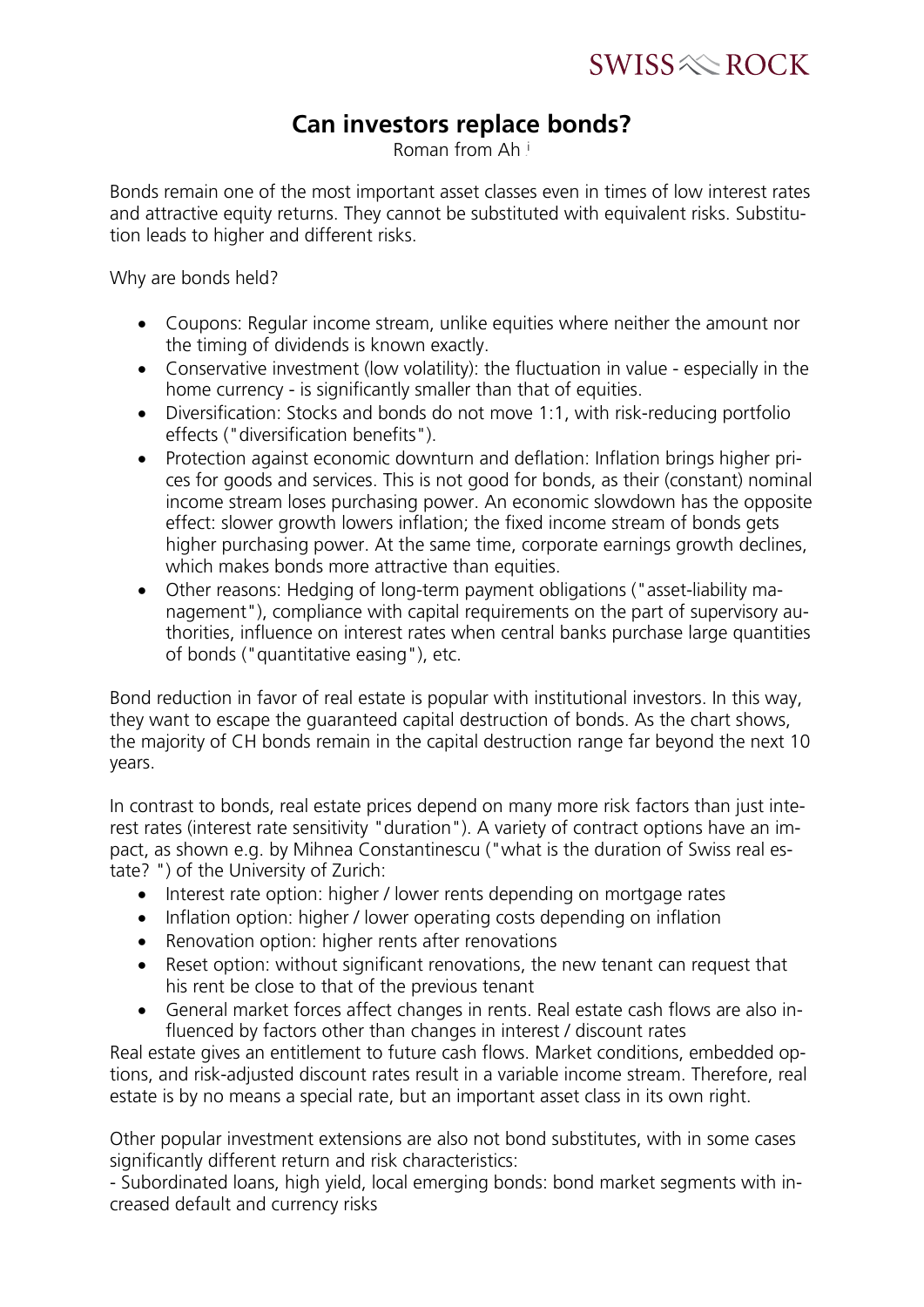- Insurance-linked bonds ILS: Income depends on (securitized) underwriting risks - Large (small) shares: subordinate to bonds in bankruptcy cases, subject to higher risks of loss; neither fixed maturities nor fixed dividends, traded on stock exchanges (small shares are less liquid)

- Private market investments "Private Equity PE, Venture Capital VC": ditto, plus concentrated business models, long holding periods (even higher illiquidity), no stock exchange trading

- Infrastructure assets "Infra": To be assessed analogously as a segment of PE
- Hedge Funds "HF": most diverse strategies with similar correlations to equities as PE

Investments are exposed to interest rate, credit, equity and liquidity risks. These are linked to growth, recession, inflation, balance of payments, currency, fiscal or political institutional risks.

Alternative investments "AI" (PE, VC, Infra, HF) are to a large extent subject to the same risk factors as the classic investment categories cash, bonds, real estate and equities. Financial market research shows that the assumed return of AI is often overestimated and the volatility is also significantly underestimated. Smoothed return patterns (high autocorrelations), underreported volatilities and/or correlations substantially overstate diversification benefits.

## **Conclusion**

There are no opportunities without risks, but many risks do not generate returns. Successful investing exploits opportunities for returns and consistently refrains from financially uncompensated risks. Asset classes are effectively remunerated sources of risk, i.e. they cannot be further diversified. The optimal mix of cash, bonds, real estate and equities largely determines investment success. Bonds cannot be equally substituted because putative alternatives have different return, risk and correlation characteristics. Without a comprehensive and in-depth understanding, disappointments - especially in crises - are once again inevitable.